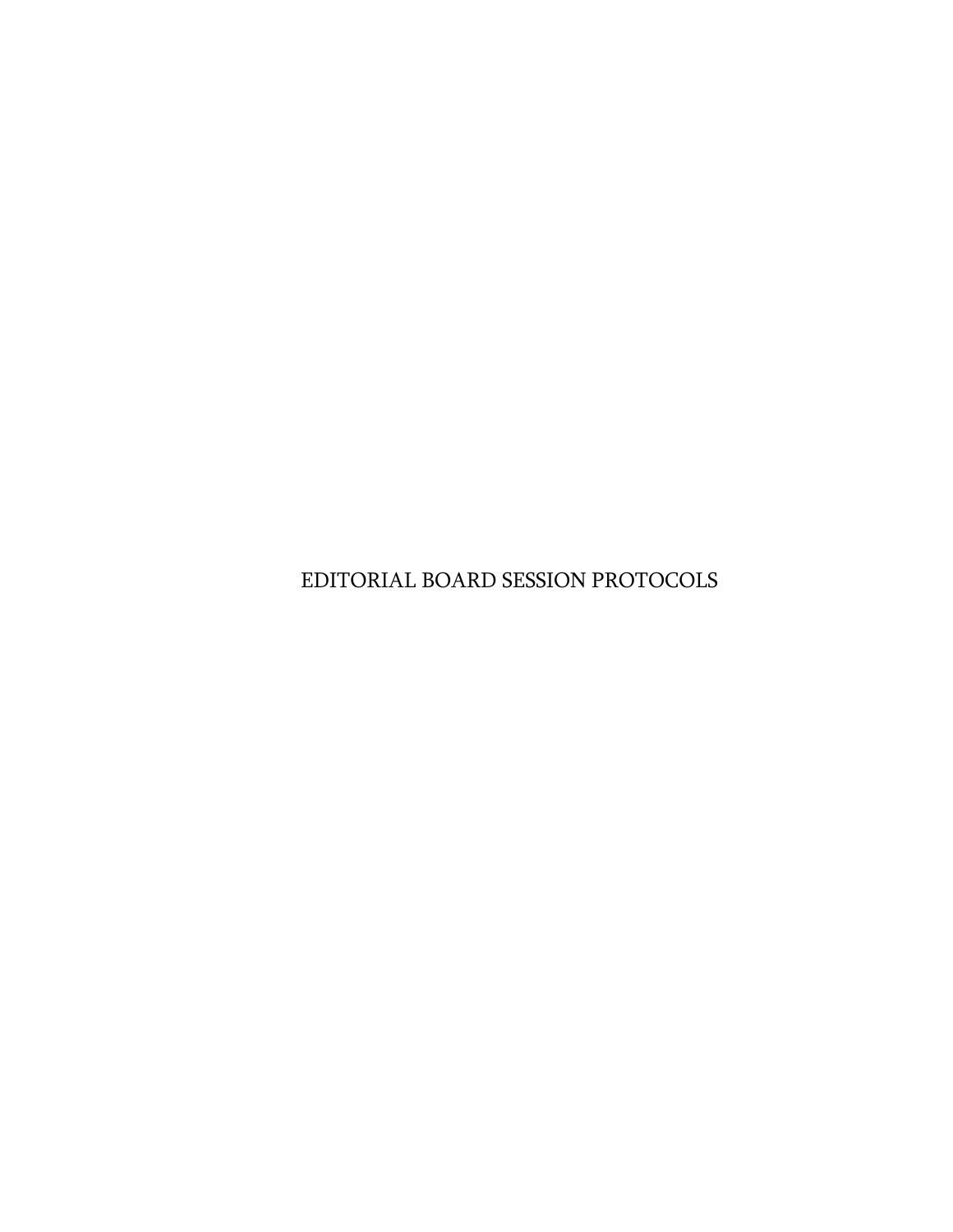# PROTOCOL № 1 (36)

On April 17, 2019, the session of the Editorial Board of the "Historical-Philological Journal" (HPHJ) took place.

Attended by: NAS Academician, Chairman of the Board Ashot Melkonyan, NAS Corresponding Members Henrik Hovhannisyan, Murad Hasratyan, Lavrenti Hovhannisyan, candidate of historical sciences Vache Hovakimyan, Editor-in-Chief of the Journal, doctor of historical sciences Anushavan Zakaryan.

Board Members: NAS Academician Ruben Safrastyan, NAS Corresponding Members Aelita Dolukhanyan, Levon Abrahmanyan, Pavel Avetisyan and doctor of historical sciences Samvel Muradyan had informed in advance that for good reason they were not able to participate in the Editorial Board session.

# Agenda:

1. Problematic issues related to the periodicals of the National Academy of Sciences.

2. New requirements of the Higher Qualification Committee (HQC): Issues related to the publication of scientific journals, competition rules, restoration of staff positions of the Editorin-Chief of the HPHJ, its deputy and the responsible secretary).

3. Confirmation of the contents of Issue № 1, 2019.

# They listened to:

1. The report made by Vache Hovakimyan – the director of "Science" publishing-production CJSC on the problematic issues related to the publishing of NAS periodicals, particularly linked to the issue of publishing them according to competition rules.

2. The detailed report of the Editor-in-Chief of HPHJ Anushavan Zakaryan on the new requirements of the HQC linked to scientific publications, that is the creation of a webpage for the Journal as well as handling full information about each issue. Accordingly, he substantiated the necessity of restoring the staff positions of the Editor-in-Chief, Deputy Editor-in-Chief.

3. The Editor-in-Chief of the Journal presented the articles to be published in the Issue  $N^{\circ}$  1, 2019 of the periodcal.

# They decided:

1. To take into consideration the report of V. Hovakimyan on the publication of periodicals. Accordingly, it should be addressed to the NAS Presidium for the latter to take active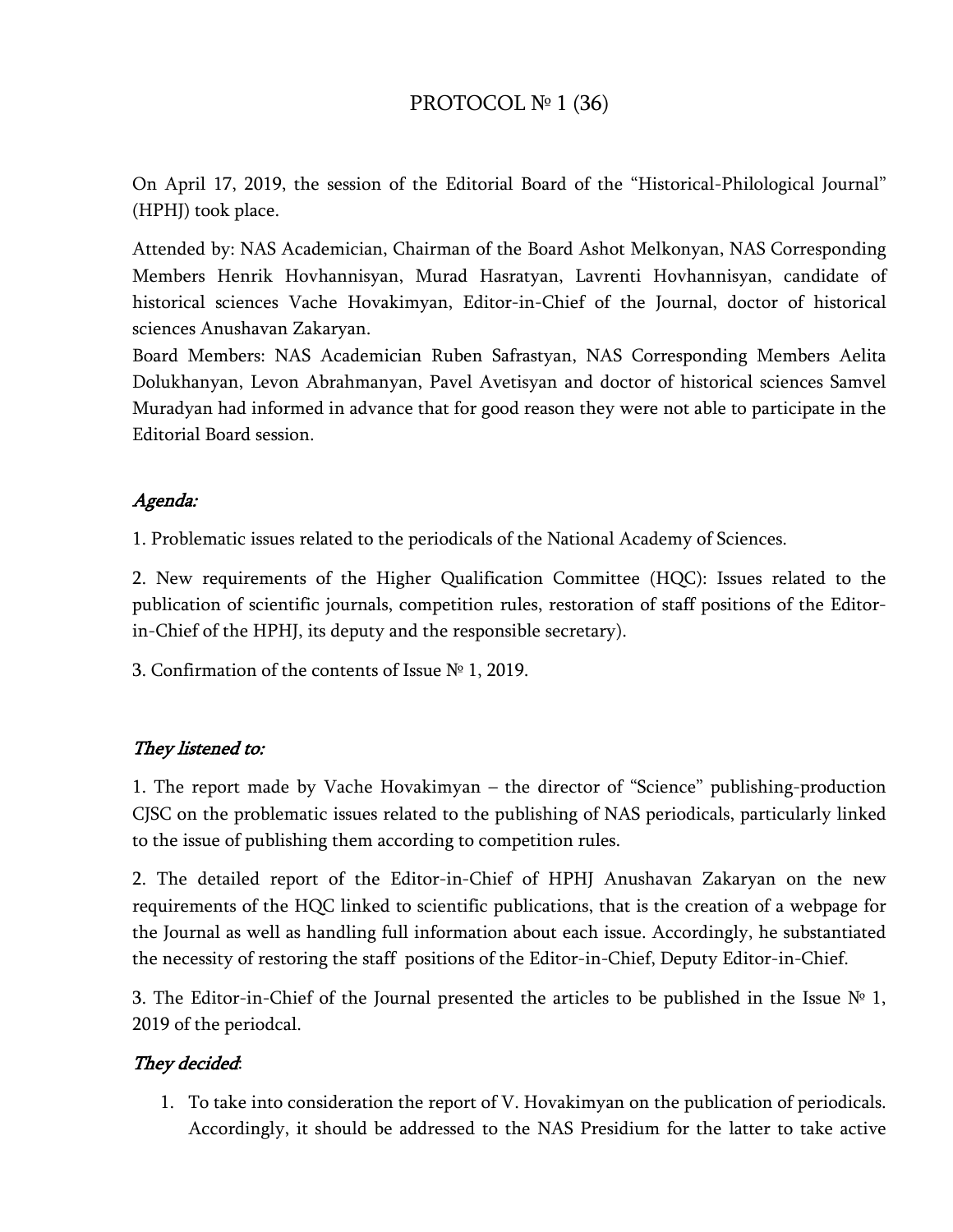steps, to discuss the very issue with the Government towards taking a decision based on the interests of developing science.

2. a) To commend "Science" CJSC in the face of its director V. Hovakimyan to resolve the issue of creating the Journal's webpage as soon as possible,

b) For restoration of staff positions of the Editor-in-Chief, Deputy Editor-in-Chief of HPHJ (with appropriate salary) to refer in written form to Yuri Suvaryan – Academician-Secretary of the NAS Sector of Armenology and Social Sciences to raise the issue before the NAS Presidium.

3. To affirm the list of the articles to be published in Issue  $N<sup>o</sup>$  1, 2019, to make partial changes in the titles (thus, for instance, the title of Azat Yeghiazaryan's article: "Silva Kaputikyan, her period and generation" changing it with "Silva Kaputikyan and her contemporaries", besides, to take the article out from the Issue so as to reconcile the new title as well as other issues with the author). To pay special attention to the materials to be published under the headlines of "OUR HONOURED SCHOLARS" and "OUR JUBILEES" linked to the anniversaries and jubilees of the researchers.

Chairman of the Editorial Board,

NAS Academician A. MELKONYAN

Editor-in-Chief,

Doctor of Philological Sciences A. ZAKARYAN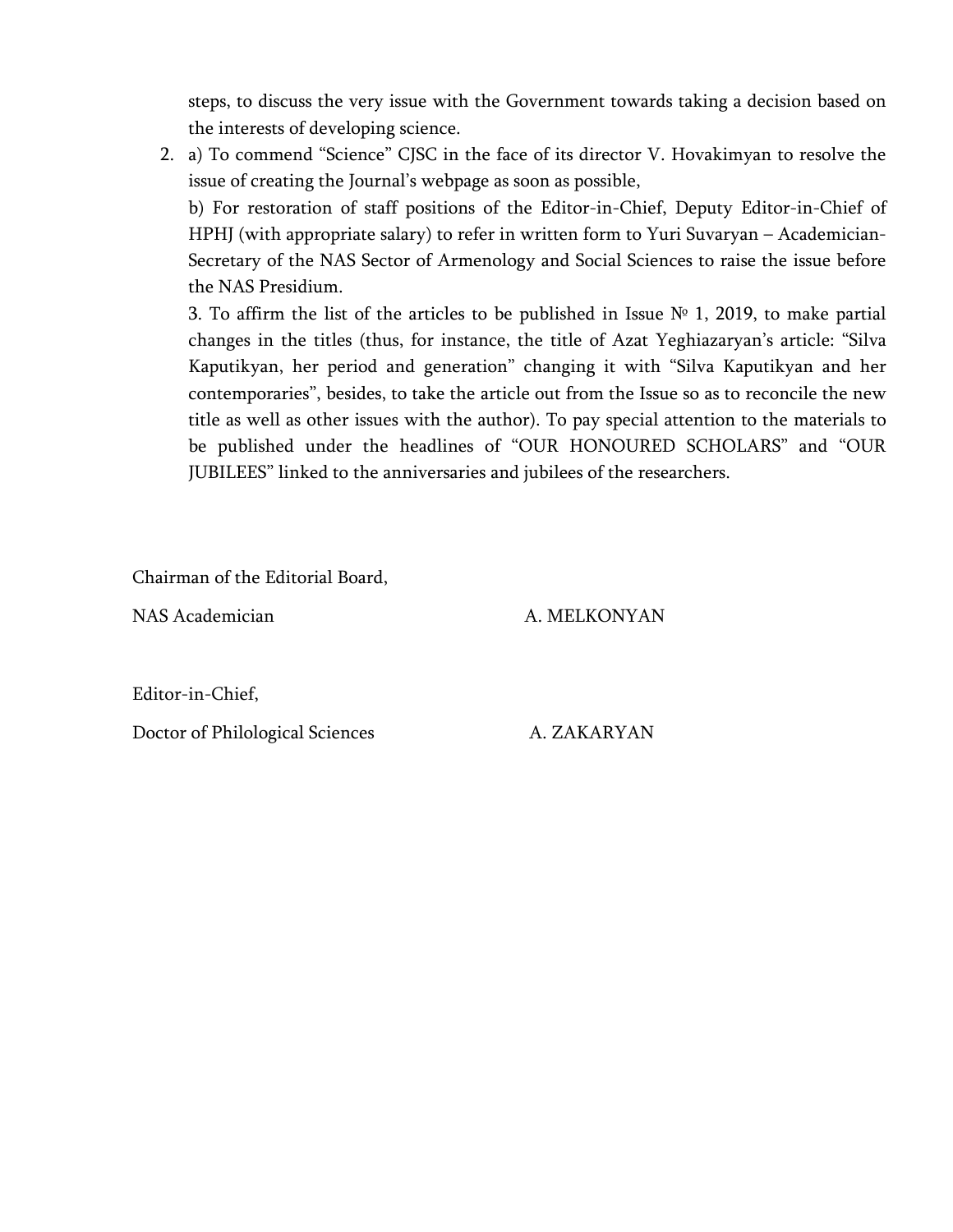#### PROTOCOL № 2 (37)

On June 16, 2019, the session of the Editorial Board of the "Historical-Philological Journal" (HPHJ) took place.

Attended by: NAS Academician Ashot Melkonyan (Chairman of the Board), doctor of historical sciences Anushavan Zakaryan (Editor-in-Chief), NAS Corresponding Members Aelita Dolukhanyan, Henrik Hovhannisyan, Murad Hasratyan, Lavrenti Hovhannisyan, doctor of philological sciences Samvel Muradyan, candidate of historical sciences Vache Hovakimyan.

Absentees: NAS Academician Ruben Safrastyan, NAS Corresponding Member Pavel Avetisyan.

#### Agenda:

1. Decree of the RA Minister of Education and Science, dated 14 May 2019, "On the Establishment of Formation Rules of the List of Reviewed Scientific Periodicals Acceptable for Implementation of the Scientific and Scientific-Technical Expertise Activities".

2. The issue of creating the Journal's webpage.

3. The issue of including new members in the Journal's Editorial Board.

4. Duties of the Editorial Board Members.

#### They listened to:

HPHJ Editor-in-Chief Anushavan Zakaryan had a brief speech on agenda issues. Presenting in detail the Decree of RA Minister of Education and Science he especially highlighted that there were no sufficient financial means for meeting the new, additional requirements set before the scientific journals to be published according to international standards, that is to open a webpage, to provide it with service, as well as to present it in English and for reviewing the articles, besides the issues of struggling against plagiarism, the duties to be undertaken by the Board Members in the Editorial are problematic. Then he suggested to include from Armenia within HPHJ Editorial Board (that issue had been in advance discussed with A. Melkonyan) Vahan Ter-Ghevondyan (Director of the Matenadaran), Artak Movsisyan (Chair of the YSU Department of the History of Armenian People), Vardan Devrikyan (Director of NAS Institute of Literature after M. Abeghian), and refering to the Diaspora, he asked to make suggestions.

#### They stated:

A. Melkonyan, A. Dolukhanyan, L. Hovhannisyan, V. Hovakimyan. A. Melkonyan informed that the Institute of History is ready to allocate a space within its website for HPHJ webpage and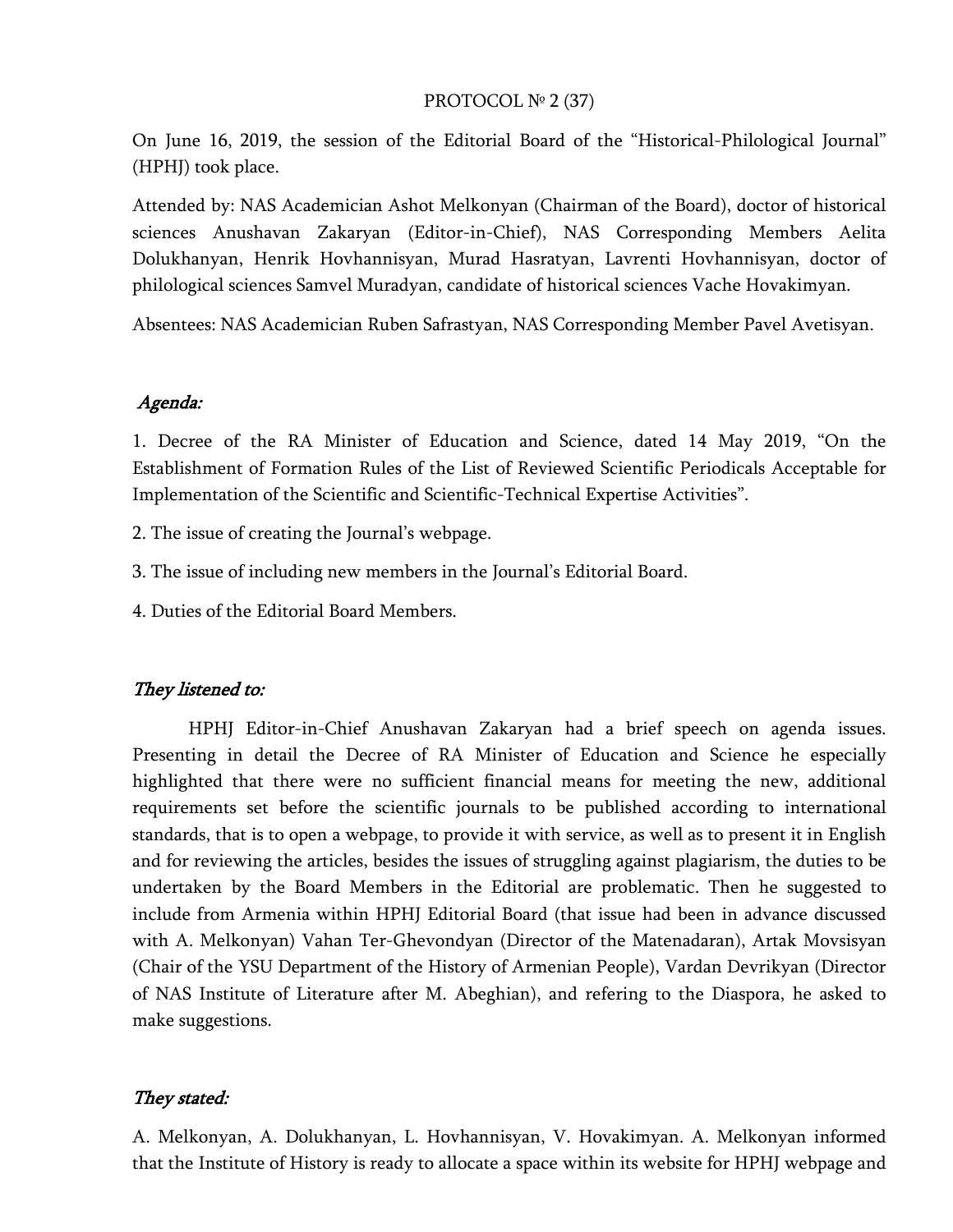then suggested to include from Diaspora within the Editorial Board Levon Zekiyan (Italy), Gevorg Bardakchyan (USA), Abraham Teryan (USA), Anahit Tonapetyan (France). A. Dolukhanyan appreciated the suggestion of A. Melkonyan linked to the Editorial Board staff. L. Hovhannisyan and V. Hovakimyan declared that they did not agree with some points of the Decree by Minister of Education and Science and did not want to be within the Editorial Board. V. Hovakimyan also added that he did not deal with science which is another circumstance not to be included within the new Board. L. Hovhannisyan suggested to elect the director of the Institute of Language V. Katvalyan as a new member.

# They decided:

- 1. To accept the Decree of the Minister of Education and Science for consideration.
- 2. To design and open the webpage of the Journal within the website of the NAS Institute of History.
- 3. To include as new members within the Editorial Board a) From Armenia Vahan Ter-Ghevondyan, Artak Movsisyan, Vardan Devrikyan, Victor Katvalyan b) from Diaspora – Levon Zekiyan (Italy), Gevorg Bardakchyan (USA), Abraham Teryan (USA), Anahit Tonapetyan (France) (after having received the latter's accordance).
- 4. For the Editorial Board Members to present biographical information to be placed in the webpage of the Journal – a photograph, the list of published works during the last 5 years, the scope of scientific interests, accordingly, their portion of participating in the work of the Journal.

Chairman of the Editorial Board,

NAS Academician and a metal and a MELKONYAN

Editor-in-Chief,

Doctor of Philological Sciences A. ZAKARYAN